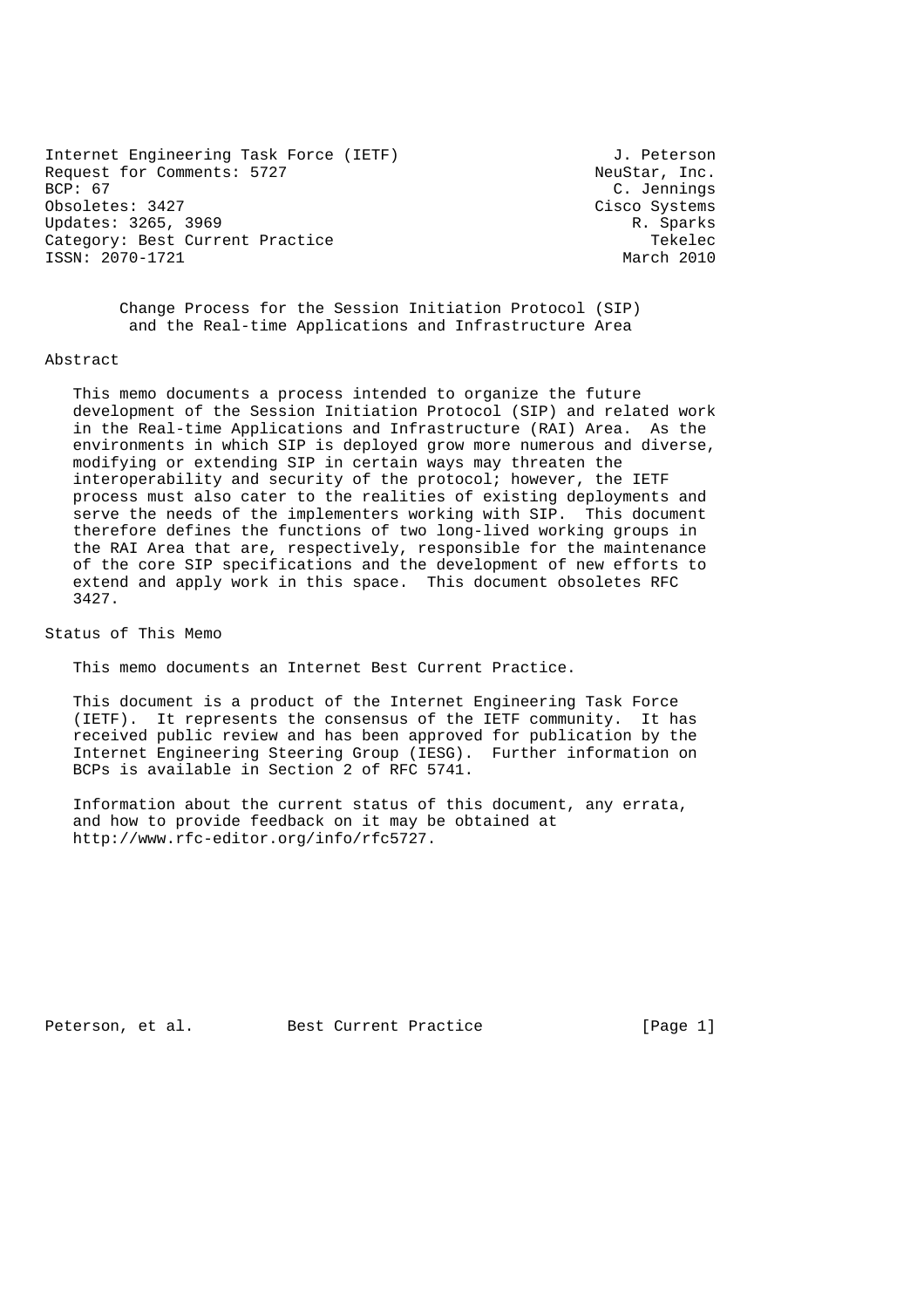Copyright Notice

 Copyright (c) 2010 IETF Trust and the persons identified as the document authors. All rights reserved.

 This document is subject to BCP 78 and the IETF Trust's Legal Provisions Relating to IETF Documents (http://trustee.ietf.org/license-info) in effect on the date of publication of this document. Please review these documents carefully, as they describe your rights and restrictions with respect to this document. Code Components extracted from this document must include Simplified BSD License text as described in Section 4.e of the Trust Legal Provisions and are provided without warranty as described in the Simplified BSD License.

 This document may contain material from IETF Documents or IETF Contributions published or made publicly available before November 10, 2008. The person(s) controlling the copyright in some of this material may not have granted the IETF Trust the right to allow modifications of such material outside the IETF Standards Process. Without obtaining an adequate license from the person(s) controlling the copyright in such materials, this document may not be modified outside the IETF Standards Process, and derivative works of it may not be created outside the IETF Standards Process, except to format it for publication as an RFC or to translate it into languages other than English.

Table of Contents

| 1.1. The IETF SIPCORE Working Group 3  |  |
|----------------------------------------|--|
| 1.2. The IETF DISPATCH Working Group 4 |  |
|                                        |  |
| 3. Introducing New Work to RAI 6       |  |
| 4. Extensibility and Architecture 7    |  |
|                                        |  |
|                                        |  |
| 6. Security Considerations 11          |  |
|                                        |  |
| 7.1. Clarification of RFC 3969 12      |  |
| 8. Overview of Changes to RFC 3427 12  |  |
| 9                                      |  |
|                                        |  |
| 10.1. Normative References 13          |  |
| 10.2. Informative References 13        |  |

Peterson, et al. Best Current Practice [Page 2]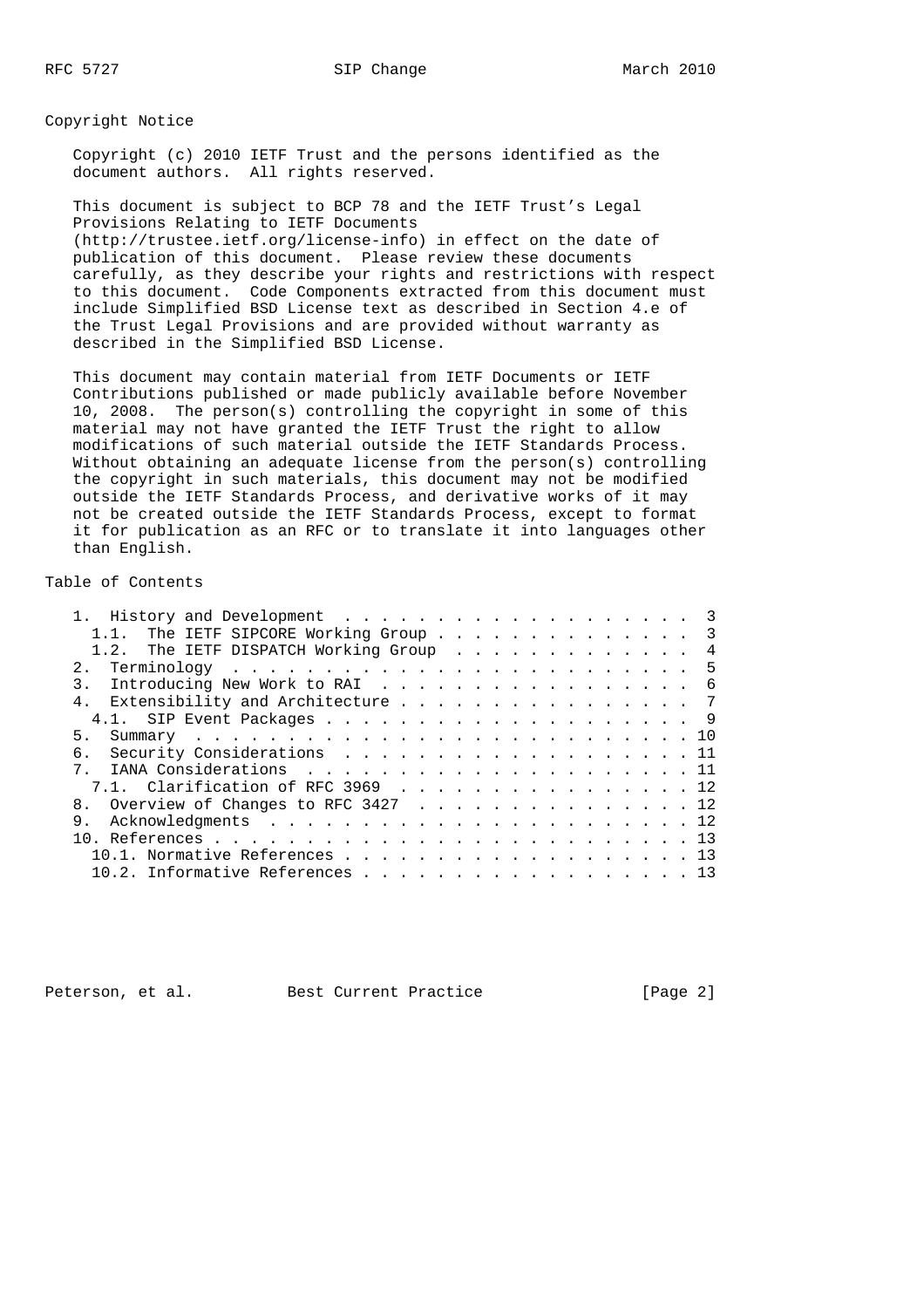### 1. History and Development

 The Session Initiation Protocol (SIP) [RFC3261] has grown well beyond its origins in Internet-based multimedia sessions and now enjoys widespread popularity in Voice-over-IP or IP telephony applications, both inside IETF and within other standards groups. One result of this popularity has been a continual flood of proposals for SIP modifications and extensions. The challenge for IETF management of SIP has been to preserve baseline interoperability across its many implementations

 In order to defend SIP against changes that might reduce interoperability, the working group chairs and Area Directors responsible for its management authored the SIP change process [RFC3427]. That document defined the role of the SIP and SIPPING Working Groups (WGs) in shepherding ongoing work on the SIP standard. It also defined ways that external working groups or bodies can define extensions intended for limited usage, especially through the "P-" header field mechanism.

 Over time, however, the management structure of RFC 3427 has demonstrated some limitations. The first and most significant of these concerns "P-" header fields. While "P-" header fields require expert review and IESG shepherding, in practice IETF oversight of these header fields is quite limited, and the value added by the IETF supervising their development remains unclear. More importantly, the presence of a "P-" in front of a header field name does nothing to prevent a popular header field from seeing deployment outside of the original "limited usage" it envisioned; a prominent example of this today is the P-Asserted-Identity (PAID) header field, described in RFC3325 [RFC3325].

 Consequently, this document obsoletes RFC 3427 and describes a new structure for the management of deliverables in the Real-time Applications and Infrastructure Area.

# 1.1. The IETF SIPCORE Working Group

 Historically, the IETF SIP Working Group (sip) was chartered to be the "owner" of the SIP protocol [RFC3261] for the duration of the working group. All changes or extensions to SIP were first required to exist as SIP Working Group documents. The SIP Working Group was charged with being the guardian of the SIP protocol for the Internet, and therefore was mandated only to extend or change the SIP protocol when there were compelling reasons to do so.

Peterson, et al. Best Current Practice [Page 3]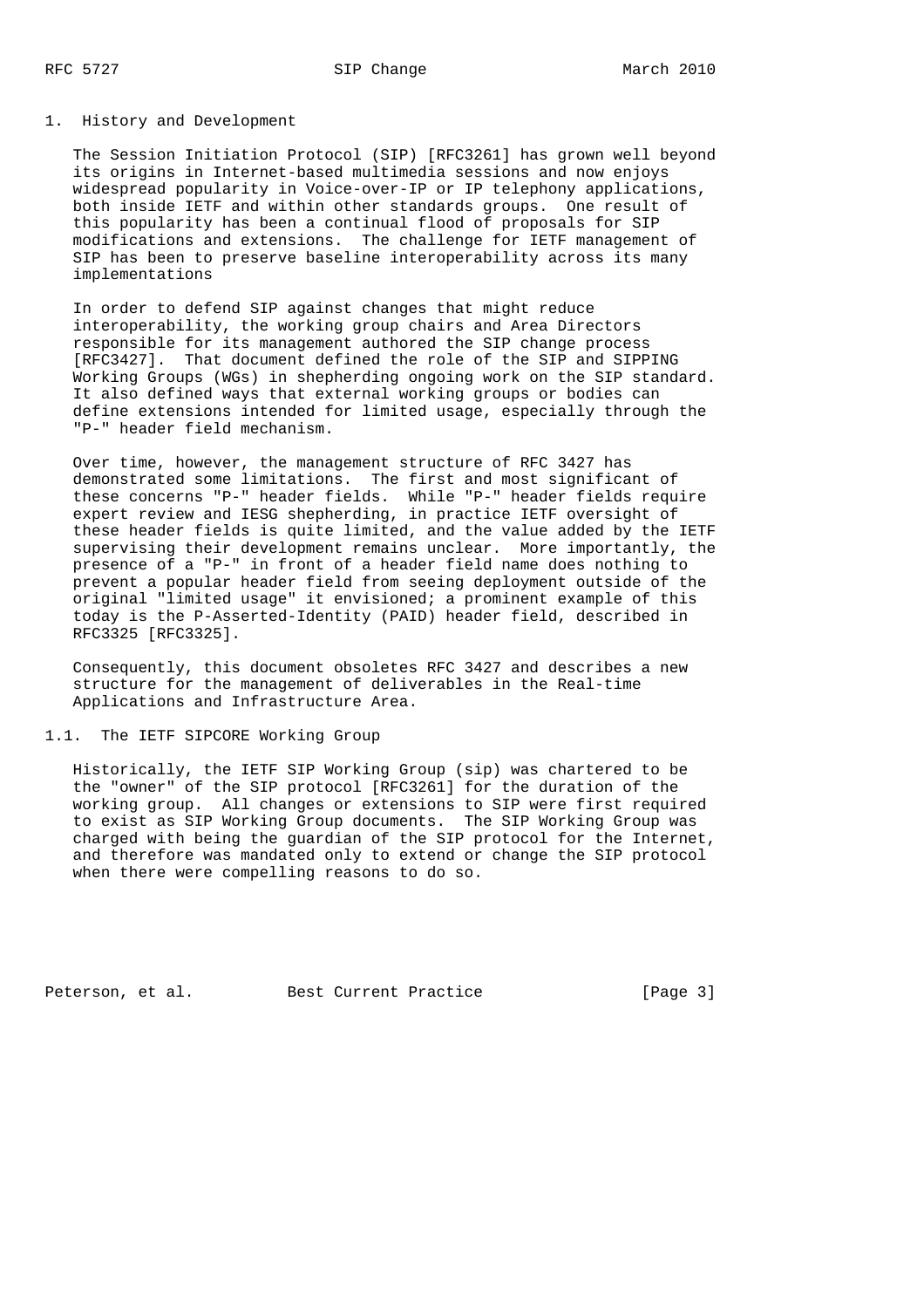The SIPCORE Working Group replaces the function of the SIP Working Group in the original [RFC3427] account. Documents that must be handled by the SIPCORE Working Group include all documents that update or obsolete RFCs 3261 through 3265 or their successors. All SIP extensions considered in SIPCORE must be Standards Track. They may be based upon requirements developed externally in other IETF working groups.

 Typical IETF working groups do not live forever; however, SIPCORE's charter is open-ended in order to allow it to remain the place where core SIP development will continue. In the event that the SIPCORE Working Group has closed and no suitable replacement or follow-on working group is active (and this specification also has not been superseded), then when modifications to the core SIP protocol are proposed, the RAI Area Directors will use the non-working-group Standards Track document process (described in Section 6.1.2 of RFC 2026 [RFC2026]) using the SIPCORE mailing list and Designated Experts from the SIP community for review.

 It is appropriate for any IETF working group to develop SIP event packages [RFC3265], but the working group must have charter approval to do so. The IETF will also require [RFC5226] IETF Review for the registration of event packages developed outside the scope of an IETF working group. Instructions for event package registrations are provided in Section 4.1.

# 1.2. The IETF DISPATCH Working Group

 Historically, the IETF Session Initiation Protocol Proposal Investigation (sipping) Working Group was chartered to be a filter in front of the SIP Working Group. This working group investigated requirements for applications of SIP, some of which led to requests for extensions to SIP. These requirements may come from the community at large or from individuals who are reporting the requirements as determined by another standards body.

 The DISPATCH Working Group replaces the function of the SIPPING WG, although with several important changes to its functionality -- the most notable being that its scope expands beyond just SIP to the entire work of the RAI Area. Like SIPPING, DISPATCH considers new proposals for work in the RAI Area, but rather than taking on specification deliverables as charter items itself, DISPATCH identifies the proper venue for work. If no such venue yet exists in the RAI Area, DISPATCH will develop charters and consensus for a BoF, working group, or exploratory group [RFC5111] as appropriate. Unlike the previous change structure, a DISPATCH review of any proposed change to core SIP is not required before it progresses to SIPCORE;

Peterson, et al. Best Current Practice [Page 4]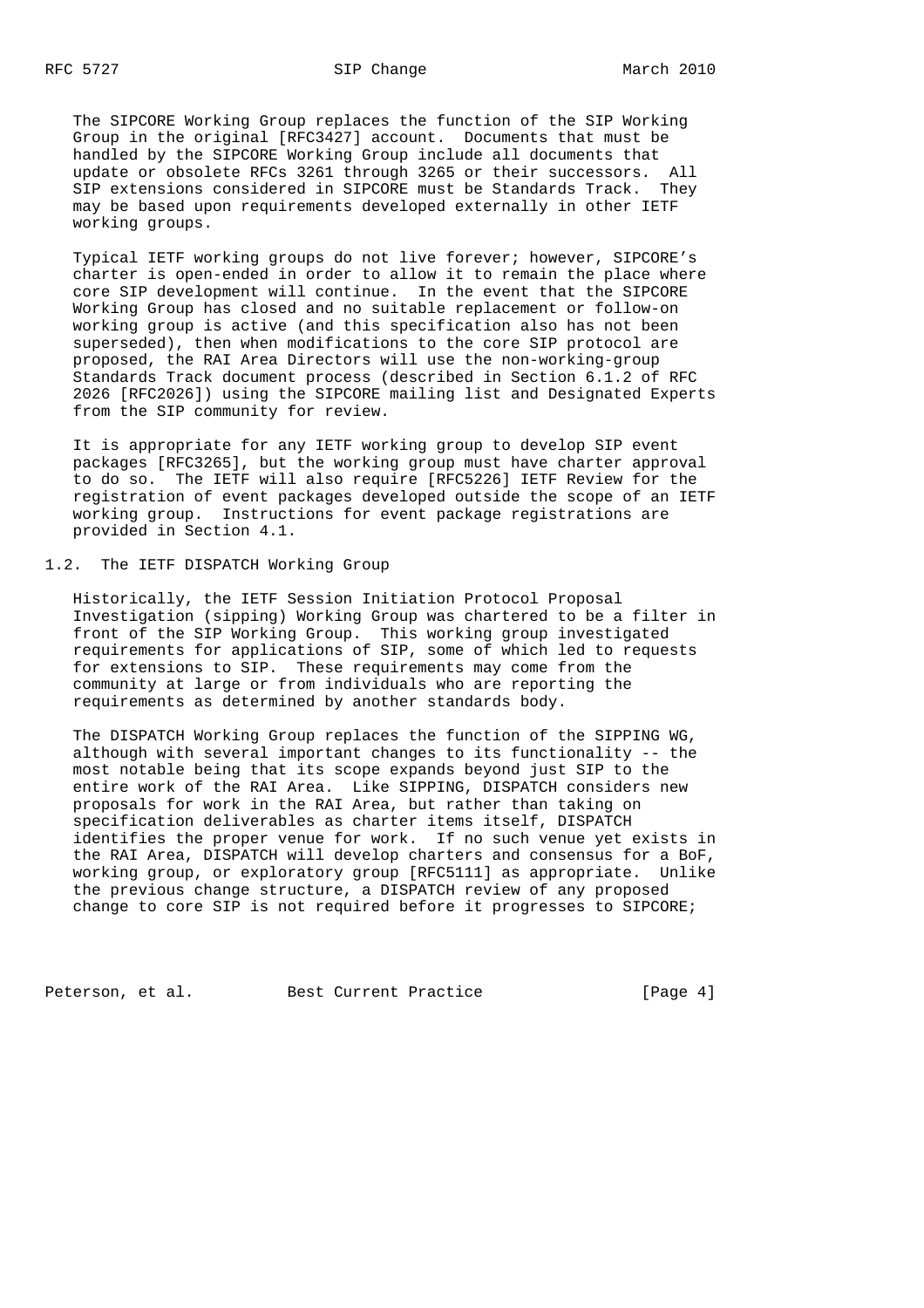however, any new proposed work that does not clearly fall within the charter of an existing RAI Area effort should be examined by DISPATCH.

 In reaction to a proposal, the DISPATCH Working Group may determine that:

- 1. these requirements justify a change to the core SIP specifications (RFCs 3261 through 3265) and thus any resulting work must transpire in SIPCORE;
- 2. these requirements do not change the SIP core specifications but require a new effort in the RAI Area (be that a working group, a BoF, or what have you);
- 3. these requirements fall within the scope of existing chartered work in the RAI Area; or
- 4. the proposal should not be acted upon at this time.

 Because the SIP protocol gets so much attention, some application designers may want to use it just because it is there, such as for controlling household appliances. DISPATCH should act as a filter, accepting only proposals that play to the strengths of SIP, not those that confuse its applicability or ultimately reduce its usefulness as a means for immediate personal communications on the Internet.

 In practice, it is expected that the DISPATCH WG behaves as a RAI "Open Area" working group, similar to those employed in other areas of the IETF. While it does not have the traditional deliverables of a working group, DISPATCH may, at the discretion of its chairs and Area Directors, adopt milestones in accordance with standard working group milestone-adoption procedures, such as the production of charter text for a BoF or working group, a "-00" problem statement document that explicates a proposed work effort, or a document explaining why a particular direction for standards development was not pursued.

2. Terminology

 In this document, the key words "MAY", "MUST", "MUST NOT", "SHOULD", and "SHOULD NOT", are to be interpreted as described in [RFC2119]. This document additionally uses [RFC5226] language to describe IANA registrations.

Peterson, et al. Best Current Practice [Page 5]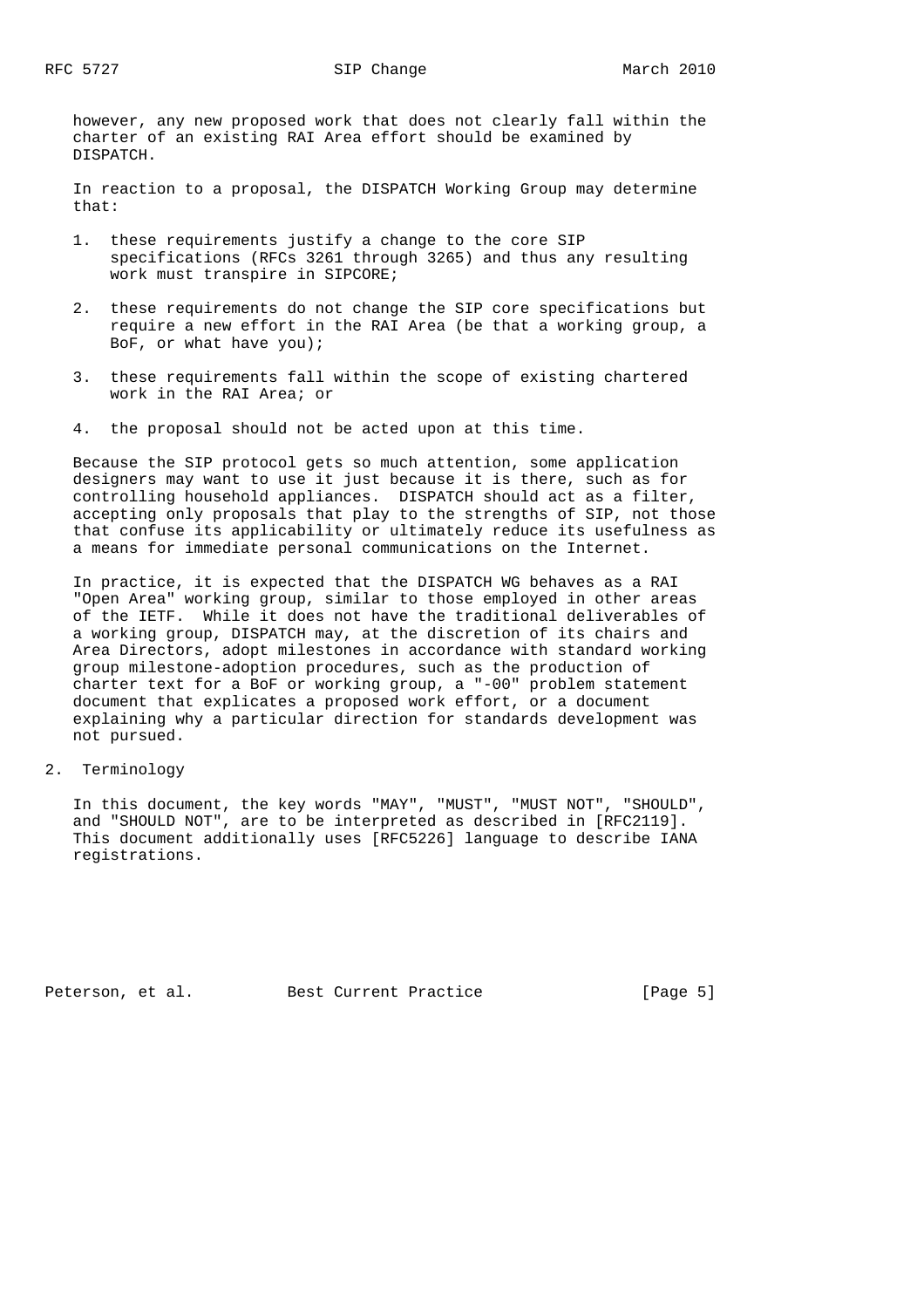#### 3. Introducing New Work to RAI

 As with any new work in the IETF, proposals are best formulated in individual Internet-Drafts. New ideas arising within the chartered scope of a RAI Area working group naturally should be treated as candidates for adoption as a working group item there. Experience has demonstrated that authoring a problem statement or set of initial requirements prior to (or at least separately from) submitting a protocol mechanism speeds the consensus-making process significantly. A problem statement should explain what problem needs to be solved, why existing mechanisms are insufficient, and, for proposals to modify SIP, why SIP is the appropriate solution for this problem. A problem statement must also detail any security issues that may result from meeting these requirements. When proposed new work does not fall within the bounds of existing RAI Area working group charters, the DISPATCH Working Group assists the authors of proposals, the RAI Area Directors and the RAI community to decide the best way to approach the problem. Authors of proposals may submit their problem statements to the DISPATCH Working Group for community consideration and review.

 The DISPATCH Working Group chairs, in conjunction with the RAI Area Directors, will determine if the particular problems raised in the requirements problem statement are indeed outside the charter of existing efforts and, if so, if they warrant a DISPATCH milestone for the definition of a new effort; this DISPATCH deliverable may take the form of a problem statement Internet-Draft, charter, or similar milestone that provides enough information to make a decision, but must not include protocol development. The DISPATCH Working Group should consider whether the requirements can be merged with other requirements from other applications, and refine the problem statement accordingly.

 Once a new effort has been defined in DISPATCH and there is working group consensus that it should go forward, if the new effort will take the form of a working group or BoF, then the ADs will present the proposed new effort charter to the IESG and IAB, in accordance with the usual chartering process. If the new effort involves the rechartering of an existing working group, then similarly the existing working group rechartering functions will be performed by the appropriate WG chairs and ADs. If the IESG (with IAB advice) approves of the new charter or BoF, the DISPATCH Working Group has completed its deliverable and the new effort becomes autonomous.

 Anyone proposing requirements for new work is welcome to jointly develop, in a separate Internet-Draft, a mechanism that would meet the requirements. No working group is required to adopt the proposed solution from this additional Internet-Draft.

Peterson, et al. Best Current Practice [Page 6]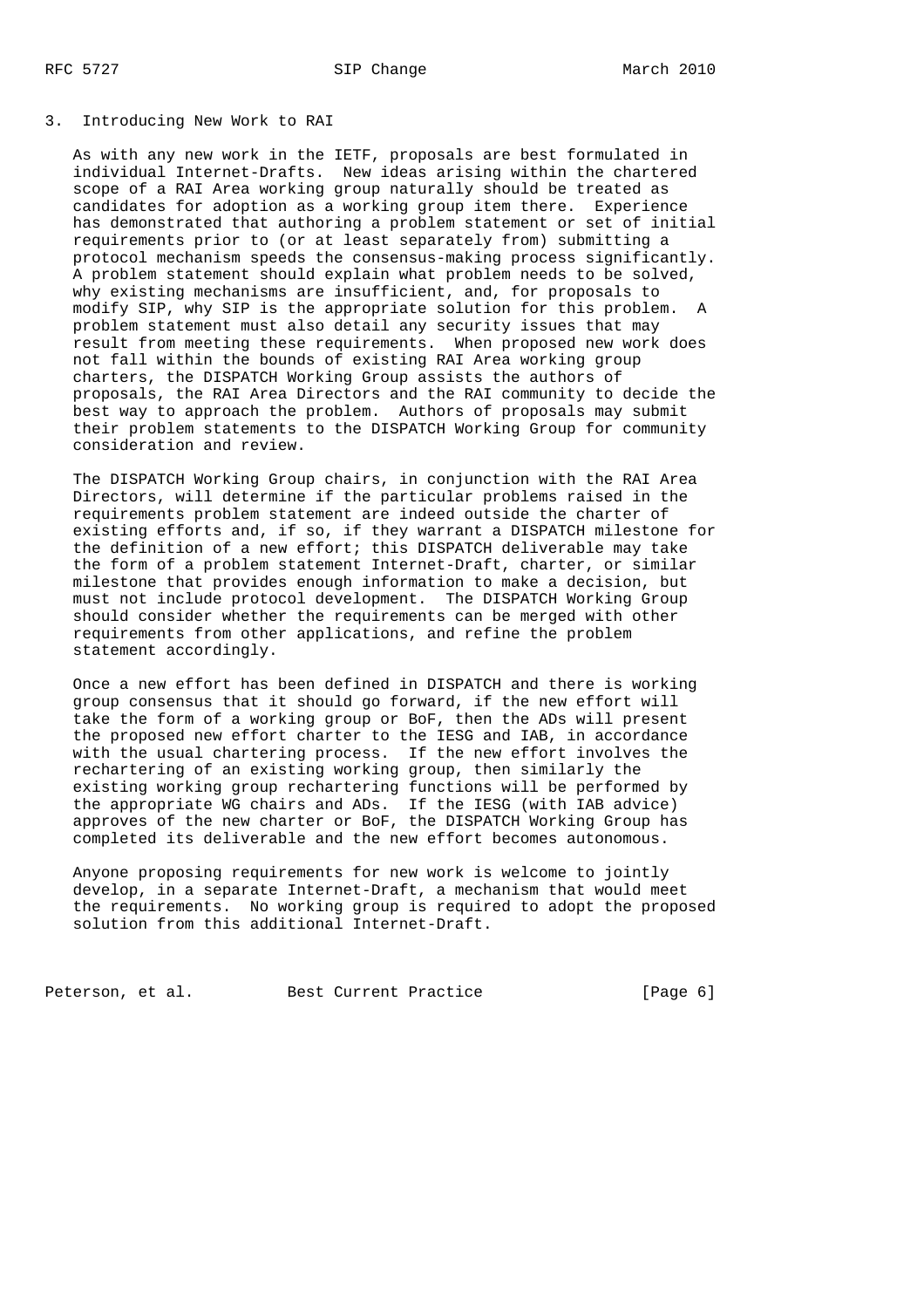Work overseen by the SIPCORE Working Group is required to protect the architectural integrity of SIP and must not add features that do not have general use beyond the specific case. Also, SIPCORE must not add features just to make a particular function more efficient at the expense of simplicity or robustness.

 The DISPATCH process is not the sole place that requirements for new work are considered in the RAI Area. For example, some working groups generate requirements for SIP solutions and/or extensions. At the time this document was written, groups with such chartered deliverables include SIP for Instant Messaging and Presence Leveraging Extensions (simple), Basic Level of Interoperability for SIP Services (bliss) and Session Peering for Multimedia Interconnect (speermint). The work of these and similar groups is not affected by the DISPATCH process.

 Of course, the RAI Area Directors may accept charter revisions from existing working groups that add new milestones or scope to their charters at their discretion, in the standard IETF manner, without any actions on the part of the DISPATCH Working Group. DISPATCH exists to assist new work in finding a home expeditiously in those cases where it does not naturally fall into an existing bucket.

# 4. Extensibility and Architecture

 In an idealized protocol model, extensible design would be self contained, and it would be inherent that new extensions and new header fields would naturally have an architectural coherence with the original protocol.

 However, this idealized vision has not been attained in the world of Standards Track protocols. While interoperability implications can be addressed by capabilities negotiation rules, the effects of adding features that overlap, or that deal with a point solution and are not general, are much harder to control with rules. Therefore, the RAI Area calls for architectural guardianship and application of Occam's Razor by the SIPCORE and DISPATCH Working Groups.

 In keeping with the IETF tradition of "running code and rough consensus", it is valid to allow for the development of SIP extensions that are either not ready for Standards Track, but might be understood for that role after some running code or are private or proprietary in nature because a characteristic motivating them is usage that is known not to fit the Internet architecture for SIP. In the past, header fields associated with those extensions were called "P-" header fields for "preliminary", "private", or "proprietary".

Peterson, et al. Best Current Practice [Page 7]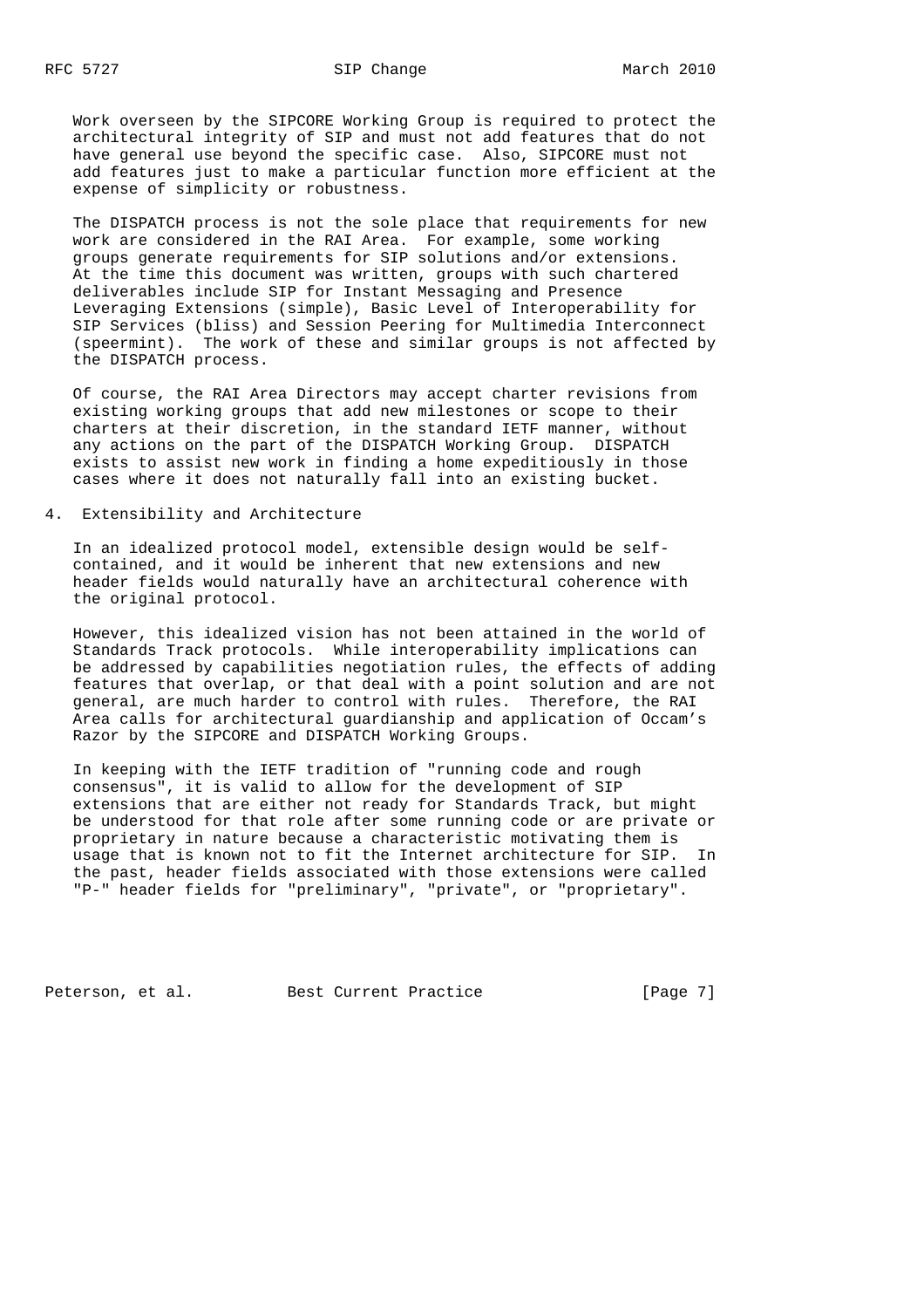However, the "P-" header field process has not served the purpose for which it was designed -- namely, to restrict to closed environments the usage of mechanisms the IETF would not (yet) endorse for general usage. In fact, some "P-" header fields have enjoyed widespread implementation; because of the "P-" prefix, however, there seems to be no plausible migration path to designate these as general-usage header fields without trying to force implausible changes on large installed bases.

 Accordingly, this specification deprecates the previous [RFC3427] guidance on the creation of "P-" header fields. Existing "P-" header fields are to be handled by user agents and proxy servers as the "P-" header field specifications describe; the deprecation of the change process mechanism entails no change in protocol behavior. New proposals to document SIP header fields of an experimental or private nature, however, shall not use the "P-" prefix (unless existing deployments or standards use the prefix already, in which case they may be admitted as grandfathered cases at the discretion of the Designated Expert).

 Instead, the registration of SIP header fields in Informational RFCs, or in documents outside the IETF, is now permitted under the Designated Expert (per [RFC5226]) criteria. The future use of any header field name prefix ("P-" or "X-" or what have you) to designate SIP header fields of limited applicability is discouraged. Experts are advised to review documents for overlap with existing chartered work in the RAI Area, and are furthermore instructed to ensure the following two criteria are met:

- 1. The proposed header field MUST be of a purely informational nature and MUST NOT significantly change the behavior of SIP entities that support it. Header fields that merely provide additional information pertinent to a request or a response are acceptable; these header fields are thus expected to have few, if any, implications for interoperability and backwards compatibility. Similarly, header fields that provide data consumed by applications at the ends of SIP's rendezvous function, rather than changing the behavior of the rendezvous function, are likely to be providing information in this sense. If the header fields redefine or contradict normative behavior defined in Standards Track SIP specifications, that is what is meant by significantly different behavior. Ultimately, the significance of differences in behavior is a judgment call that must be made by the expert reviewer.
- 2. The proposed header field MUST NOT undermine SIP security in any sense. The Internet-Draft proposing the new header field MUST address security issues in detail, as if it were a Standards

Peterson, et al. Best Current Practice [Page 8]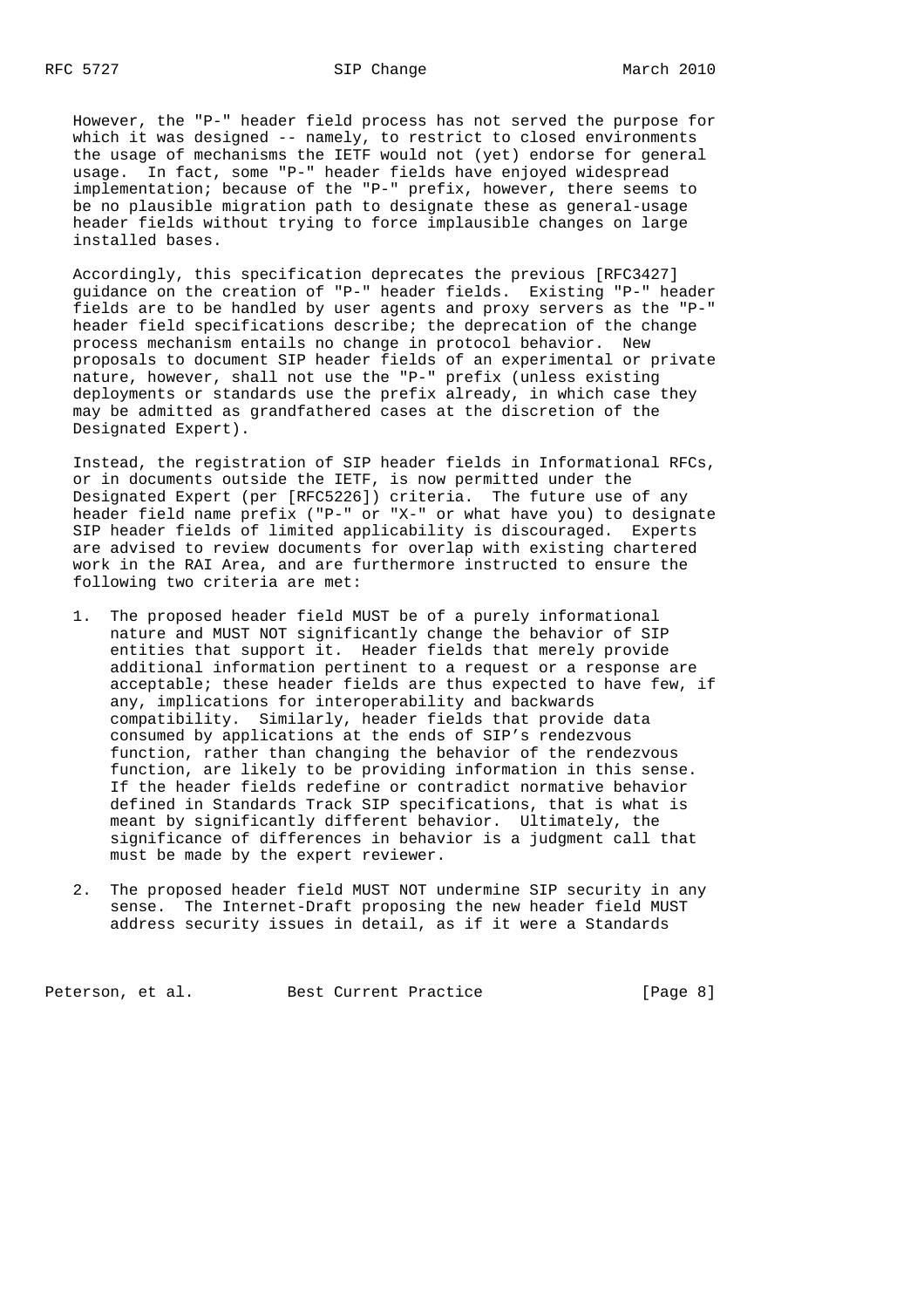Track document. Note that, if the intended application scenario makes certain assumptions regarding security, the security considerations only need to meet the intended application scenario rather than the general Internet case. In any case, security issues need to be discussed for arbitrary usage scenarios (including the general Internet case).

 Note that the deprecation of the "P-" header field process does not alter processes for the registration of SIP methods, URI parameters, response codes, or option tags.

#### 4.1. SIP Event Packages

 SIP events [RFC3265] defines two different types of event packages: normal event packages and event template-packages. Event template packages can only be created and registered by the publication of a Standards Track RFC (from an IETF Working Group). Note that the guidance in [RFC3265] states that the IANA registration policy for normal event packages is "First Come First Serve"; this document replaces that policy with the following:

 Individuals may wish to publish SIP Event packages that they believe fall outside the scope of any chartered work currently in RAI. Individual proposals for registration of a SIP event package MUST first be published as Internet-Drafts for review by the DISPATCH Working Group, or the working group, mailing list, or expert designated by the RAI Area Directors if the DISPATCH Working Group has closed. Proposals should include a strong motivational section, a thorough description of the proposed syntax and semantics, event package considerations, security considerations, and examples of usage. Authors should submit their proposals as individual Internet- Drafts and post an announcement to the working group mailing list to begin discussion. The DISPATCH Working Group will determine if a proposed package is

- a) an appropriate usage of SIP that should be spun into a new effort,
- b) applicable to SIP but not sufficiently interesting, general, or in-scope to adopt as a working group effort,
- c) contrary to similar work chartered in an existing effort, or
- d) recommended to be adopted as or merged with chartered work elsewhere in RAI.

Peterson, et al. Best Current Practice [Page 9]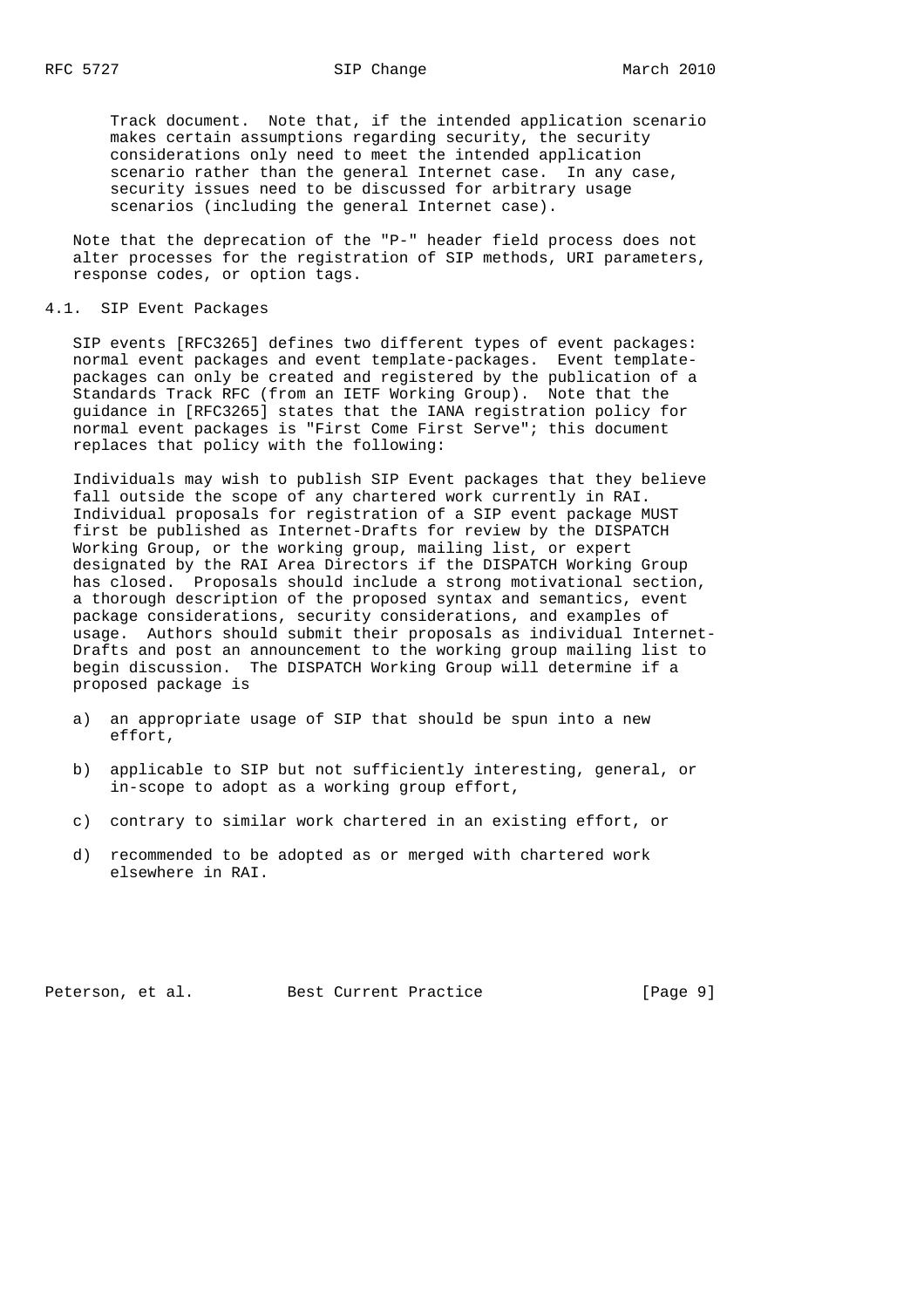"RFC Required" in conjunction with "Designated Expert" (both as defined in RFC 5226) is the procedure for registration of event packages developed outside the scope of an IETF working group, according to the following guidelines:

- 1. A Designated Expert (as defined in RFC 5226) must review the proposal for applicability to SIP and conformance with these guidelines. The Designated Expert will send email to the IESG on this determination. The expert reviewer can cite one or more of the guidelines that have not been followed in his/her opinion.
- 2. The proposed extension MUST NOT define an event template-package.
- 3. The function of the proposed package MUST NOT overlap with current or planned chartered packages.
- 4. The event package MUST NOT redefine or contradict the normative behavior of SIP events [RFC3265], SIP [RFC3261], or related Standards Track extensions. (See Section 4.)
- 5. The proposed package MUST NOT undermine SIP security in any sense. The Internet-Draft proposing the new package MUST address security issues in detail as if it were a Standards Track document. Security issues need to be discussed for arbitrary usage scenarios (including the general Internet case).
- 6. The proposed package MUST be clearly documented in an (Individual) Informational RFC and registered with IANA. The package MUST document all the package considerations required in Section 4 of SIP events [RFC3265].
- 7. If determined by the Designated Expert or the chairs or ADs of the DISPATCH WG, an applicability statement in the Informational RFC MUST clearly document the useful scope of the proposal, and explain its limitations and why it is not suitable for the general use of SIP in the Internet.
- 5. Summary
	- 1. Documents that update or obsolete RFCs 3261 through 3265 must advance through the SIPCORE WG.
	- 2. Standard SIP extensions that do not update RFCs 3261 through 3265, including event packages, may advance through chartered activity in any RAI Area WG or (with the agreement of the RAI ADs) any IETF working group that constitutes an appropriate venue.

Peterson, et al. Best Current Practice [Page 10]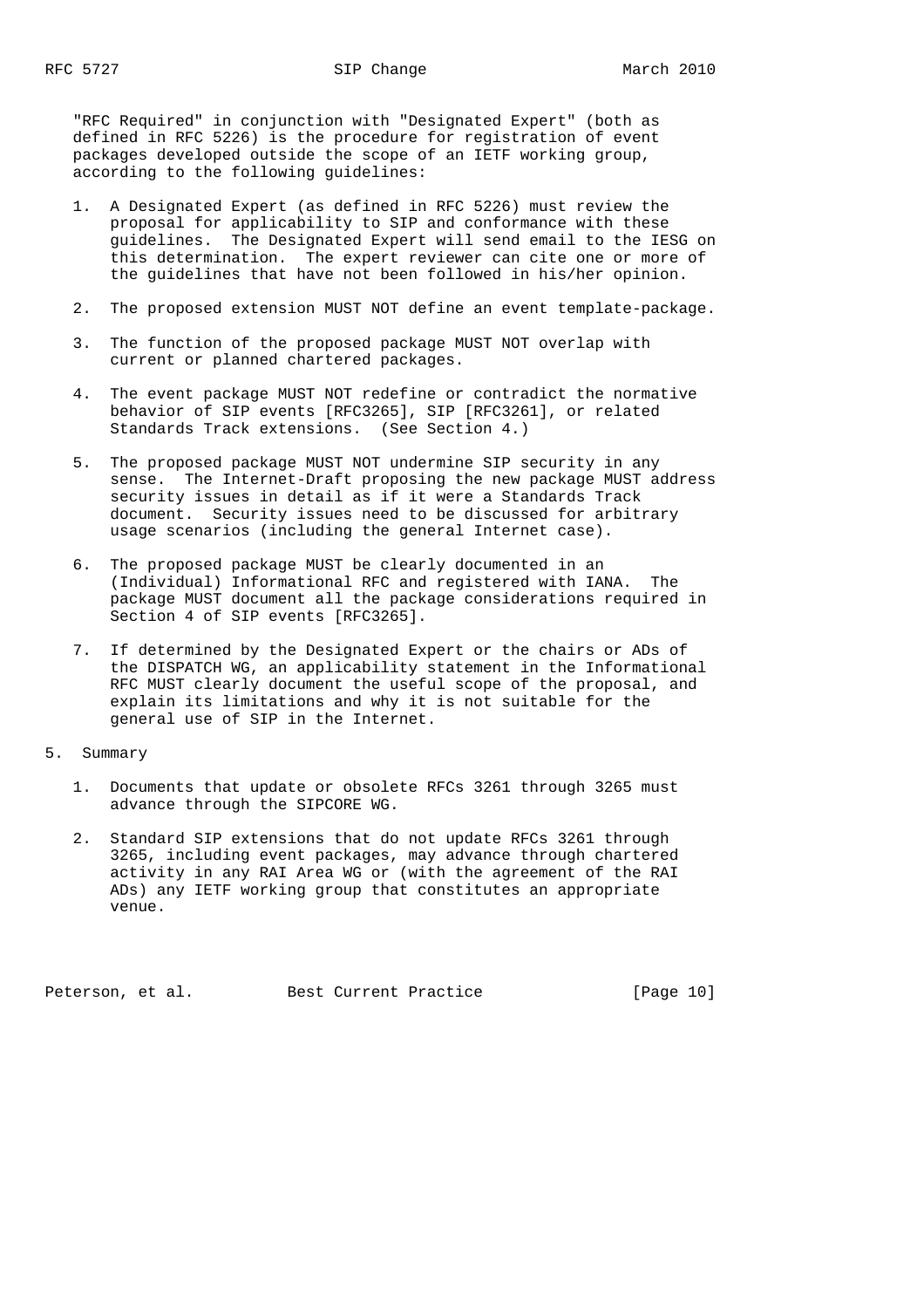- 3. Documents that specify Informational header fields pass through an Expert Review system.
- 6. Security Considerations

 Complex, indeterminate, and hard-to-define protocol behavior, depending on the interaction of many optional extensions, is a fine breeding ground for security flaws.

 All Internet-Drafts that present new requirements for SIP must include a discussion of the security requirements and implications inherent in the proposal. All RFCs that modify or extend SIP must show that they have adequate security, must consider the security implications of feature interactions, and most of all must not worsen SIP's existing security considerations.

7. IANA Considerations

 RFC 3261 directs the Internet Assigned Numbers Authority (IANA) to establish a registry for SIP method names, a registry for SIP option tags, and a registry for SIP response codes, and to amend the practices used for the existing registry for SIP header fields. Reiterating the guidance of RFC 3261, method names, option tags, and SIP response codes require a Standards Action for inclusion in the IANA registry. Authors of specifications should also be aware that the SIP parameter registry is further elaborated in [RFC3968].

 Previously in RFC 3427, all new SIP header field registrations required a Standards Action (per RFC 5226) with the exception of "P-" header fields; now, Informational registration of non-"P-" header fields is permitted if approved by a Designated Expert, as described in Section 4.

 Each RFC shall include an IANA Considerations section that directs IANA to create appropriate registrations. Registration shall be done at the time the IESG announces its approval of the draft containing the registration requests.

 Standard header fields and messages MUST NOT begin with the leading characters "P-". Existing "P-" header field registrations are considered grandfathered, but new registrations of Informational header fields should not begin with the leading characters "P-" (unless the "P-" would preserve compatibility with a pre-existing, unregistered usage of the header field, at the discretion the Designated Expert). Short forms of header fields MUST only be assigned to Standards Track header fields.

Peterson, et al. Best Current Practice [Page 11]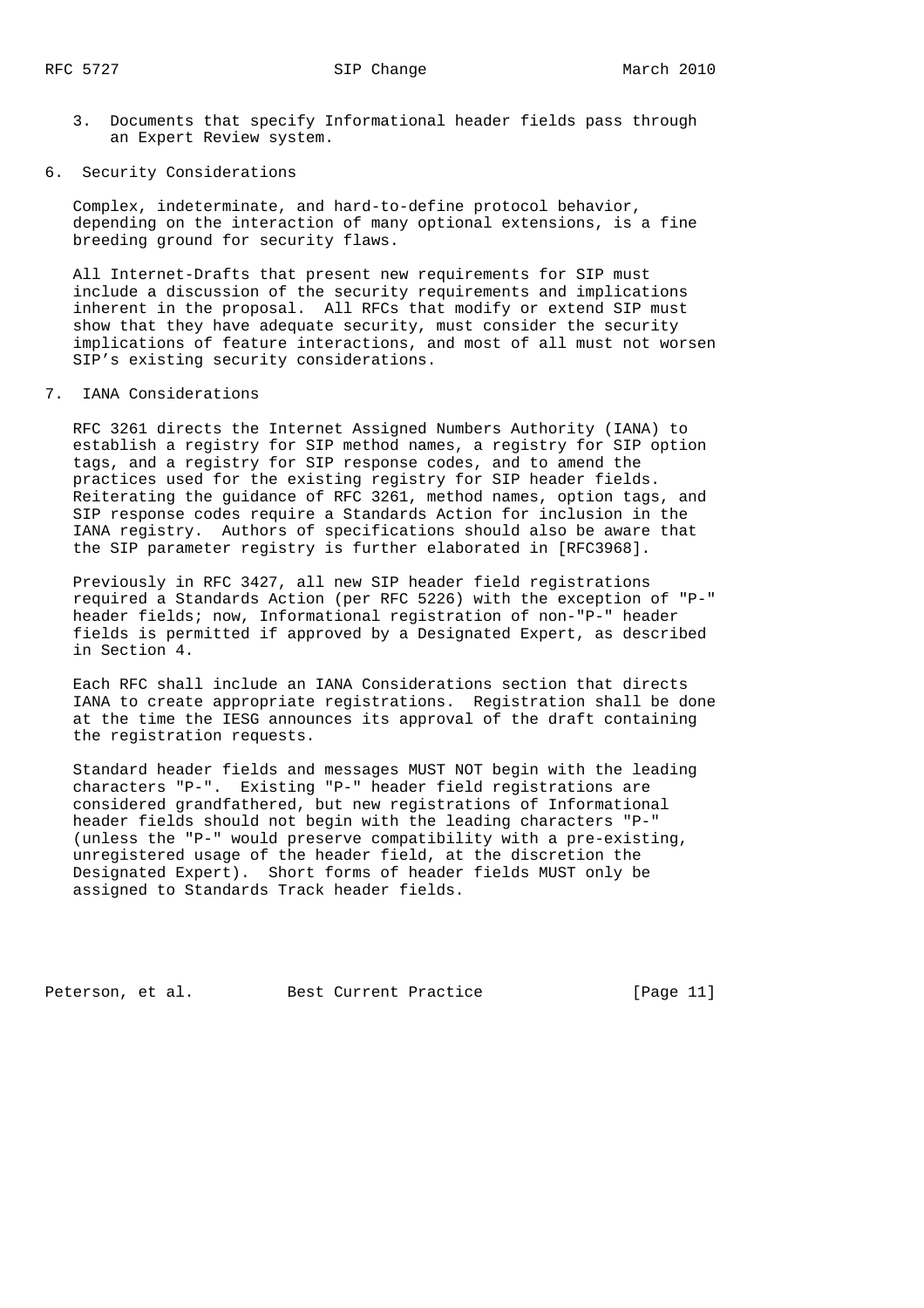RFC 5727 SIP Change March 2010

 Similarly, [RFC3265] directs the IANA to establish a registry for SIP event packages and SIP event template-packages. For event template packages, registrations must follow the [RFC5226] processes for Standards Action within an IETF working group. For normal event packages, as stated previously, registrations minimally require [RFC5226] "RFC Required" with "Designated Expert". In either case, the IESG announcement of RFC approval authorizes IANA to make the registration.

# 7.1. Clarification of RFC 3969

 [RFC3969] stipulates that the (original) [RFC2434] rule of "Specification Required" applies to registrations of new SIP URI parameters; however, Section 3 of that same document mandates that a Standards Action is required to register new parameters with the IANA. This contradiction arose from a misunderstanding of the nature of the [RFC2434] categories; the intention was for the IANA Considerations to mandate that Standards Action is required.

8. Overview of Changes to RFC 3427

 This section provides a high-level overview of the changes between this document and RFC 3427. It is not a substitute for the document as a whole -- the details are necessarily not represented.

This document:

- 1. Changes the description of the SIP and SIPPING WG functions to the SIPCORE and DISPATCH WG functions using the context of the RAI Area.
- 2. Deprecates the process for "P-" header field registration, and changes the requirements for registration of SIP header fields of a purely informational nature.
- 3. Updates IANA registry requirements, reflecting the publication of RFC 5226, clarifying the policies in RFC 3969, and clarifying that the original RFC 3237 updated the policies in RFC 3265.

## 9. Acknowledgments

 The credit for the notion that SIP required careful management belongs to the original authors: Allison Mankin, Scott Bradner, Rohan Mahy, Dean Willis, Joerg Ott, and Brian Rosen. The current editors have provided only an update to reflect lessons learned from running the code and from the changing situation of the IETF and the IANA registration procedures. Gonzalo Camarillo was instrumental to the development of the concept of SIPCORE and DISPATCH. Useful comments

Peterson, et al. Best Current Practice [Page 12]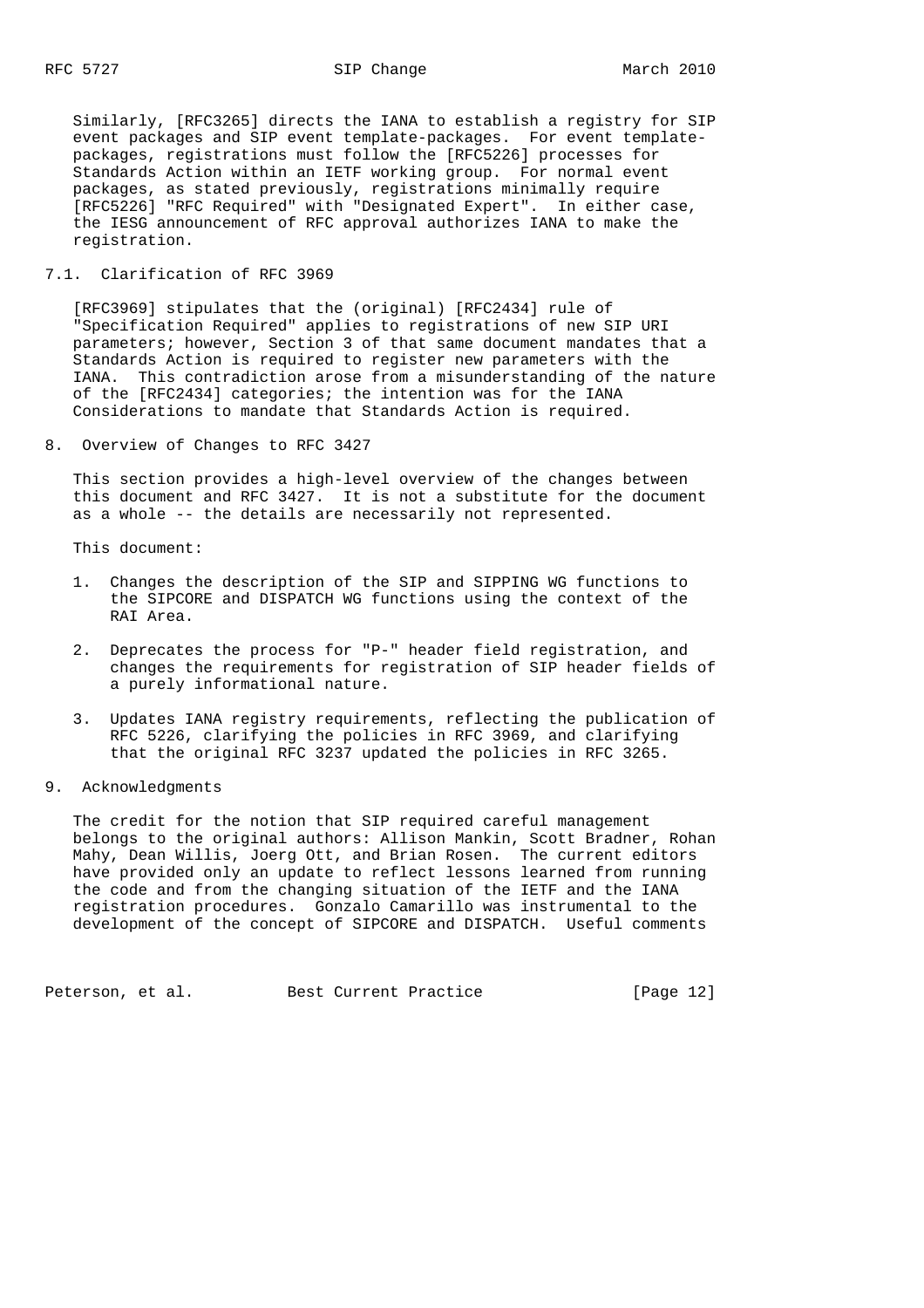were provided by Jonathan Rosenberg, Mary Barnes, Dan York, John Elwell, Alan Johnston, Spencer Dawkins, Alfred Hoenes, Russ Housley, and Dean Willis. The thorough review from Stephen Hanna of the Security Directorate proved enormously valuable. The authors also appreciated IESG feedback from Alexey Melnikov, Adrian Farrel, Dan Romascanu, and Magnus Westerlund.

 The original authors thanked their IESG and IAB colleagues (especially Randy Bush, Harald Alvestrand, John Klensin, Leslie Daigle, Patrik Faltstrom, and Ned Freed) for valuable discussions of extensibility issues in a wide range of protocols, including those that our area brings forward and others. Thanks to the many members of the SIP community engaged in interesting dialogue about this document as well, including and especially Jonathan Rosenberg, Henning Schulzrinne, and William Marshall.

### 10. References

10.1. Normative References

- [RFC2026] Bradner, S., "The Internet Standards Process -- Revision 3", BCP 9, RFC 2026, October 1996.
- [RFC2119] Bradner, S., "Key words for use in RFCs to Indicate Requirement Levels", BCP 14, RFC 2119, March 1997.
- [RFC3261] Rosenberg, J., Schulzrinne, H., Camarillo, G., Johnston, A., Peterson, J., Sparks, R., Handley, M., and E. Schooler, "SIP: Session Initiation Protocol", RFC 3261, June 2002.
- [RFC3265] Roach, A., "Session Initiation Protocol (SIP)-Specific Event Notification", RFC 3265, June 2002.
- [RFC3969] Camarillo, G., "The Internet Assigned Number Authority (IANA) Uniform Resource Identifier (URI) Parameter Registry for the Session Initiation Protocol (SIP)", BCP 99, RFC 3969, December 2004.
- [RFC5226] Narten, T. and H. Alvestrand, "Guidelines for Writing an IANA Considerations Section in RFCs", BCP 26, RFC 5226, May 2008.
- 10.2. Informative References
	- [RFC2434] Narten, T. and H. Alvestrand, "Guidelines for Writing an IANA Considerations Section in RFCs", BCP 26, RFC 2434, October 1998.

Peterson, et al. Best Current Practice [Page 13]